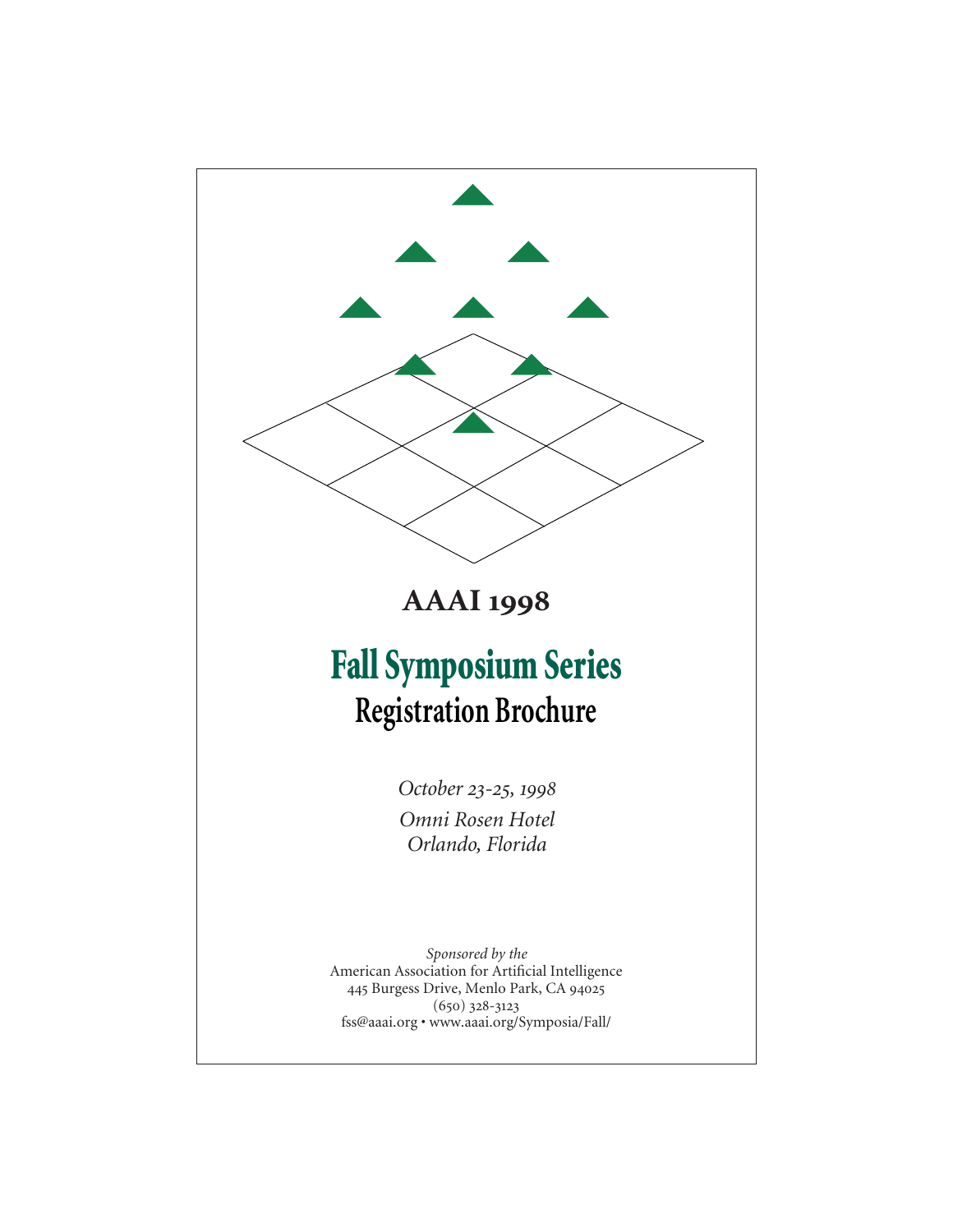AAAI presents the 1998 Fall Symposium Series to be held Friday through Sunday, October 23-25, 1998 at the Omni Rosen Hotel in Orlando, Florida. The topics of the eight symposia in the 1998 Fall Symposium Series are:

- Artificial Intelligence and Link Analysis
- Cognitive Robotics
- Distributed Continual Planning
- Emotional and Intelligent: The Tangled Knot of Cognition
- Formalizing Reasoning with Visual and Diagrammatic Representations
- Integrated Planning for Autonomous Agent Architectures
- Planning with Partially Observable Markov Decision Processes
- Robots and Biology: Developing Connections

The highlights of each symposium will be presented at a special plenary session. Working notes will be prepared and distributed to participants in each symposium, but will not otherwise be available unless published as an AAAI Technical Report or edited collection.

Each symposium will have limited attendance. Participants will be expected to attend a single symposium throughout the symposium series. In addition to participants selected by the program committee of the symposia, a limited number of other interested parties will be allowed to register in each symposium on a first-come, first-served basis. To register, please fill out the registration form, and send it along with payment to:

1998 Fall Symposium Series

AAAI 445 Burgess Drive Menlo Park, CA Telephone:  $(650)$  328-3123<sup>\*</sup> Fax:  $(650)$  321-4457<sup>\*</sup>

Email: fss@aaai.org\*

*\*Credit card orders only, please.* Please note that there are security issues involved with the transmittal of credit card information over the internet. AAAI will not be held liable for any misuse of your credit card information during its transmittal to AAAI.

This document is also available at www.aaai.org/Symposia/

#### **Tentative Program Schedule**

(subject to change)

#### **Friday, October 23**

9:00 AM - 5:30 PM: Symposia sessions 6:00 PM - 7:00 PM: Reception

#### **Saturday, October 24**

9:00 AM - 5:30 PM: Symposia sessions 6:00 PM - 8:00 PM: Plenary session

#### **Sunday, October 25**

9:00 AM - 12:30 PM: Symposia sessions

Registration will be at the Registration Desk in the Convention Area at the rear of the Omni Rosen Hotel.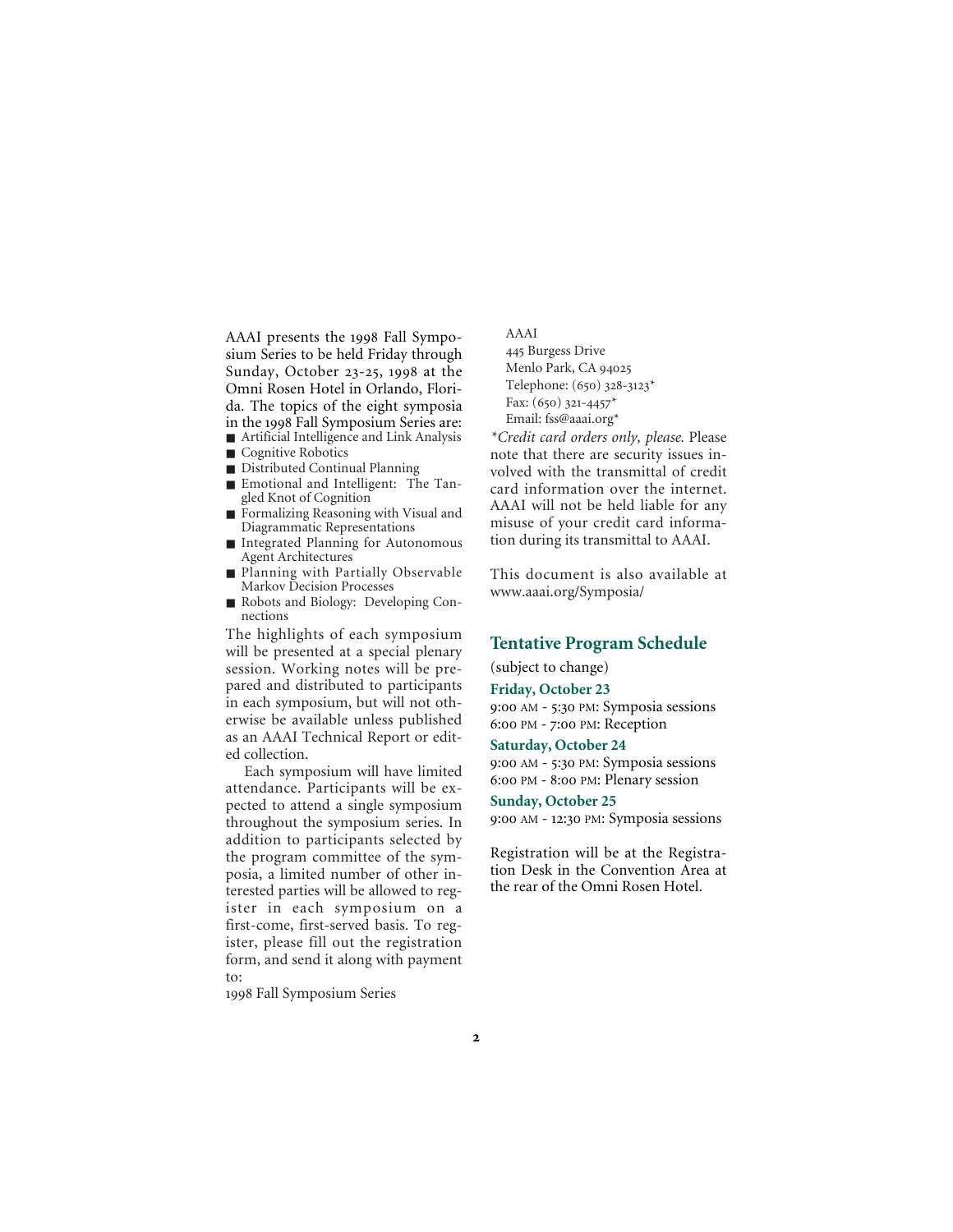### **Artificial Intelligence and Link Analysis**

omputer-based link analysis is increasingly used in law enforcement investigations, insurance fraud detection, telecommunications network analysis, nications pharmaceuticals research, epidemiology, and a host of other specialized applications. Link analysis explores associations among large numbers of objects of different types. For example, a law enforcement application might examine familial relationships among suspects and victims, the addresses at which those persons reside, and the telephone numbers that they called during a specified period. The ability of link analysis to represent relationships and associations among objects of different types has proven crucial in assisting human investigators to comprehend complex webs of evidence and draw conclusions that are not apparent from any single piece of information.

However, there is both a need and opportunity to apply new technologies. Much of the current software for link analysis is little more than a graphical display tool. While visualizing networks has proven useful, some advanced applications of link analysis involve tens of thousands of objects and links as well as a rich array of possible data models. Manual construction and analysis of such networks has proven difficult. In addition, a large number of related techniques in artificial intelligence and several other fields have the potential to assist human reasoning

about complex networks of relationships. These techniques draw on work from search, semantic networks, ontological engineering, autonomous agents, inductive logic programming, graph theory, social network analysis, knowledge discovery in databases, entity-relationship modeling, information extraction, information retrieval, and metaphor.

This two-and-a-half day symposium will bring two communities into contact: ) Members of the research community who currently have (or could soon develop) useful technology; and 2) Users of link analysis techniques whose needs go beyond the capabilities of current software. Note that the symposium will not focus on current capabilities and applications, but instead on new techniques that can be developed and deployed within 3-5 years. Further Information can be obtained from http://eksl-www. cs.umass.edu/aila/

#### **Organizing Committee**

David Jensen (cochair), Computer Science Department, University of Massachusetts, jensen@cs.umass.edu; Henry Goldberg (cochair), National Association of Securities Dealers Regulation, henry.goldberg@nasd.com; William Mills, Office of Research and Development, Central Intelligence Agency; Malcolm Sparrow, John F. Kennedy School of Government, Harvard University; Katia Sycara, The Robotics Institute, CMU; Chris Westphal, Visualization Laboratory, United Information Systems; Raphael Wong, Financial Crimes Enforcement Network, U.S. Treasury Department.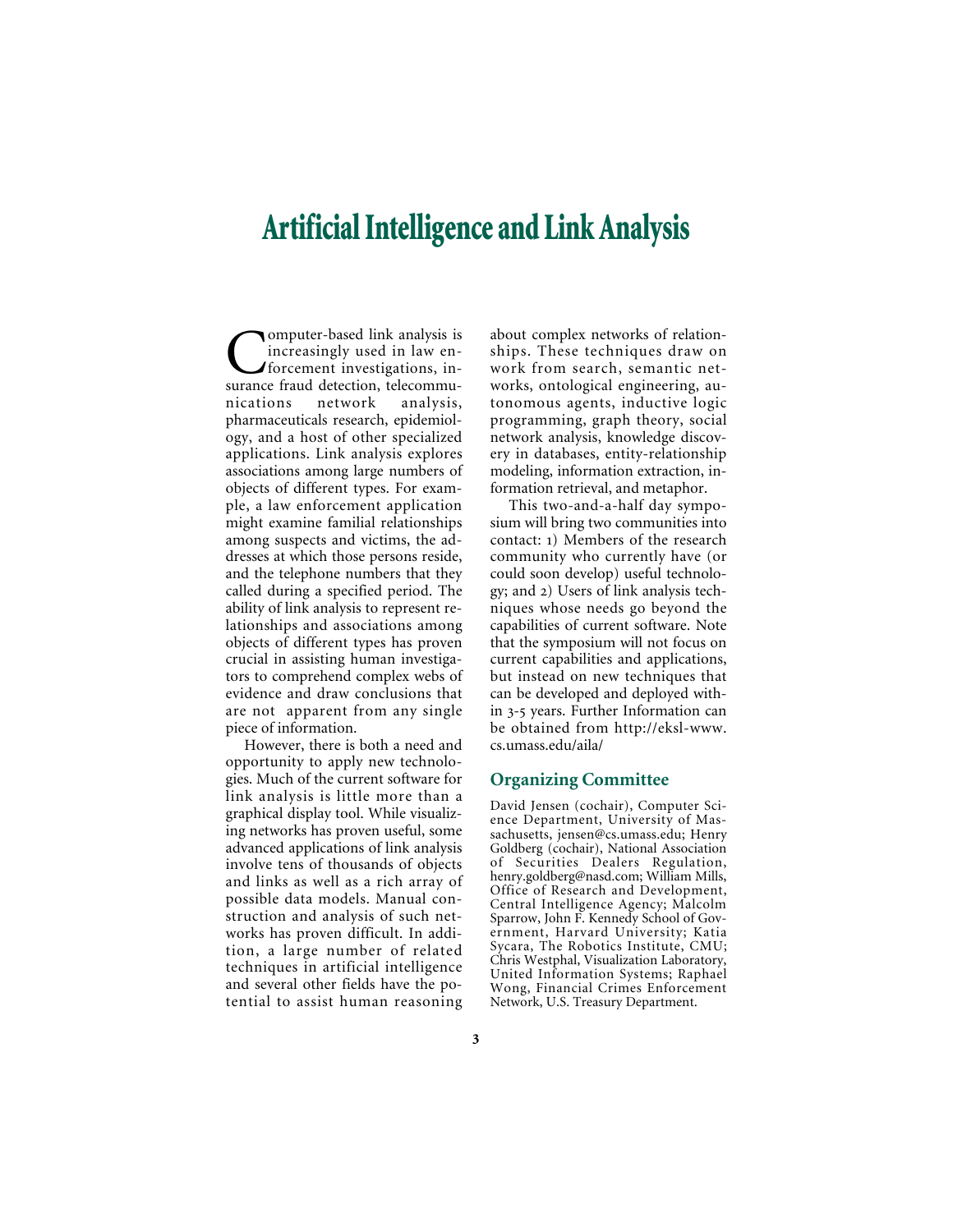### **Cognitive Robotics**

**M** ost current work in robotics<br>like sensory processing, path<br>planning, manipulator design and emphasizes basic-level tasks like sensory processing, path planning, manipulator design and control, reactive agents, artificial insects, etc. In contrast, research in cognitive robotics is concerned with the theory and the implementation of robots that reason, act and perceive in changing, incompletely known, unpredictable environments. Such robots must have higher level cognitive functions that involve reasoning, for example, about goals, actions, when to perceive and what to look for, the cognitive states of other agents, time, collaborative task execution, etc. In short, cognitive robotics is concerned with integrating reasoning, perception and action within a uniform theoretical and implementation framework.

Recently, cognitive robotics has attracted the interest of several research groups, and the last few years has witnessed a good deal of work on knowledge representation and especially on reasoning about actions related to actual robots. We believe it would be very fruitful at this point to assemble researchers in this area to discuss their various results, experiences, and future goals. The objective of this symposium is to provide a progress report for this enterprise, and hopefully to demonstrate that cognitive robotics offers a fruitful approach to the design and implementation of autonomous agents. The symposium will be largely discussion-oriented. It will consist of presentations, panels and discussion sessions.

Presentations will mainly aim at giving an overview of the various approaches followed by different research groups, illustrating both achievements already obtained and challenges that remain to be addressed. Panels and discussion sessions will focus on critical issues, like integrating deliberative and reactive behaviors, sensing and exogenous events, multiple robots interaction. There will be also a session for discussing how to design robot competitions in order to show off what cognitive robotics can do. Technical results addressing specific aspects of the "general picture" will be presented in a special poster session. Additional information about the cognitive robotics symposium is available at www.dis.uniroma1.it/~cogrob98

#### **Organizing Committee**

Chitta Baral, University of Texas at El Paso (chitta@cs.utep.edu); Giuseppe De Giacomo (Chair), Universita' di Roma "La Sapienza" (degiacomo@dis.uniroma.it); Kurt Konolige, SRI International (konolige@ai.sri.com); Gerhard Lakemayer, Aachen University of Technology (gerhard@informatik.rwth-aachen.de); Ray Reiter, University of Toronto (reiter@cs.toronto.edu); Murray Shanahan, Queen Mary and Westfield College (mps@dcs.qmw.ac.uk)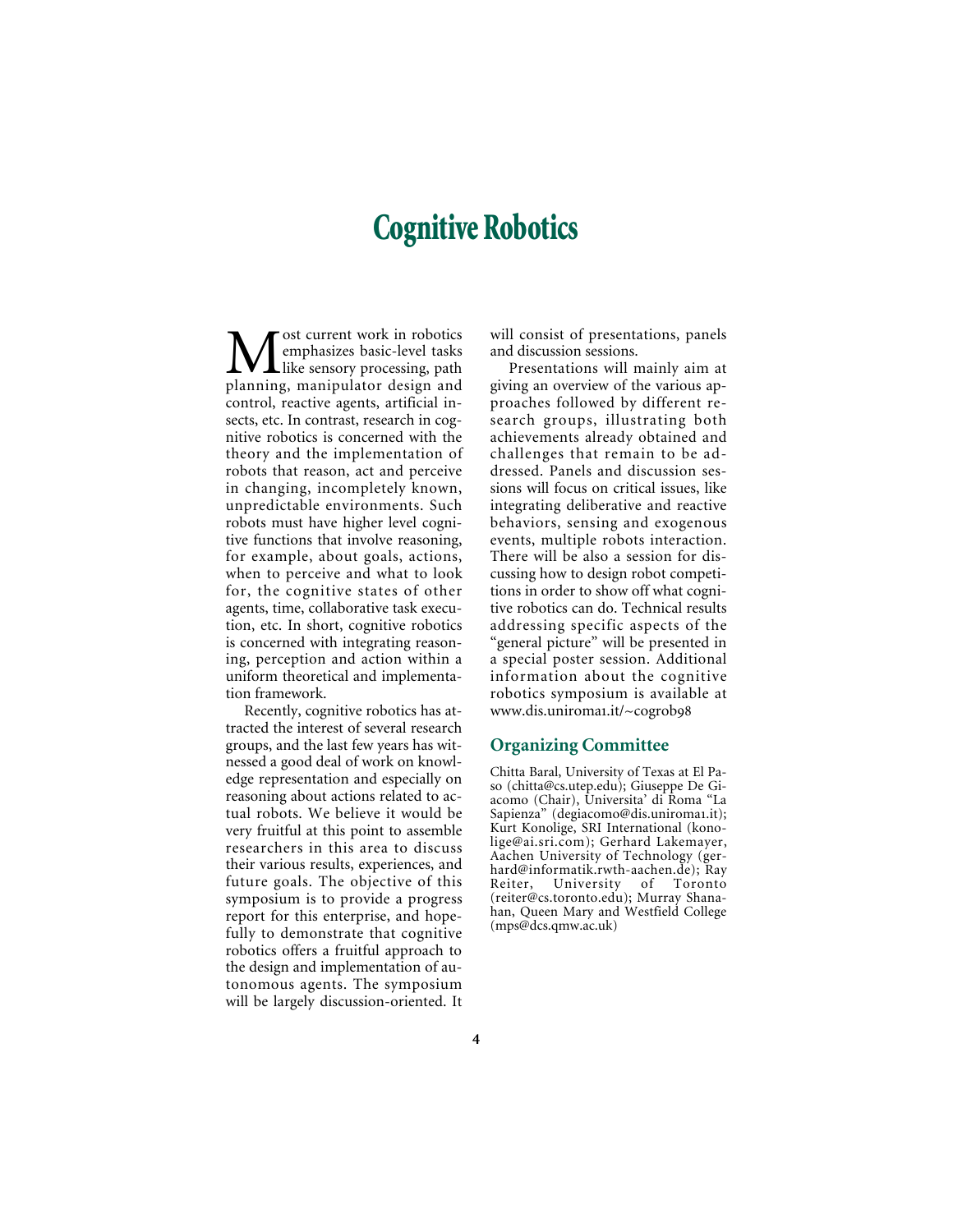### **Distributed Continual Planning**

**M** any researchers are begin-<br>distributed planning. The<br>increasing emphasis on real-world ning to study the problem of distributed planning. The increasing emphasis on real-world applications in planning research, AI as a whole, and the funding community has raised the need for distributed systems of cooperating agents for continuous planning and decision support. In the DARPA/Rome Laboratory Planning Initiative alone, researchers are developing technologies in the areas of multiagent planning architectures, distributed planning, mixed-initiative planning, distributed scheduling, and workflow management methods.

This symposium brings together researchers from diverse fields such as classical and reactive planning, distributed AI, robotics, and multi-agent systems to discuss issues and emerging technology for distributed, continual planning. By "distributed planning" we mean that the planning activity is distributed across multiple agents, processes, and/or sites. By "continual planning" (sometimes also referred to as "continuous planning") we mean that the planning process is an ongoing, dynamic process.

The symposium schedule consists primarily of presentations of ongoing research by participants and focused discussion of relevant research topics. Research presentations will include talks on distributed plan representations; reasoning about plans and the planning process; coordinating the distributed planning process; models of teamwork; planning in continuous, dynamic environments; plan repair; and distributed agent environments. Discussion session topics will include mixed-initiative planning, plan recognition, plan quality and utility models for planning, planning under uncertainty, and architectures and infrastructures for distributed, continuous planning. Further information can be obtained from www.erg.sri. com/people/marie/dcp.html

#### **Organizing Committee**

Marie desJardins (chair), SRI International, marie@erg.sri.com; Keith Decker, University of Delaware, decker@cis.udel.edu; Ed Durfee, University of Michigan, durfee@umich.edu; David Wilkins, SRI International,wilkins@ai.sri.com.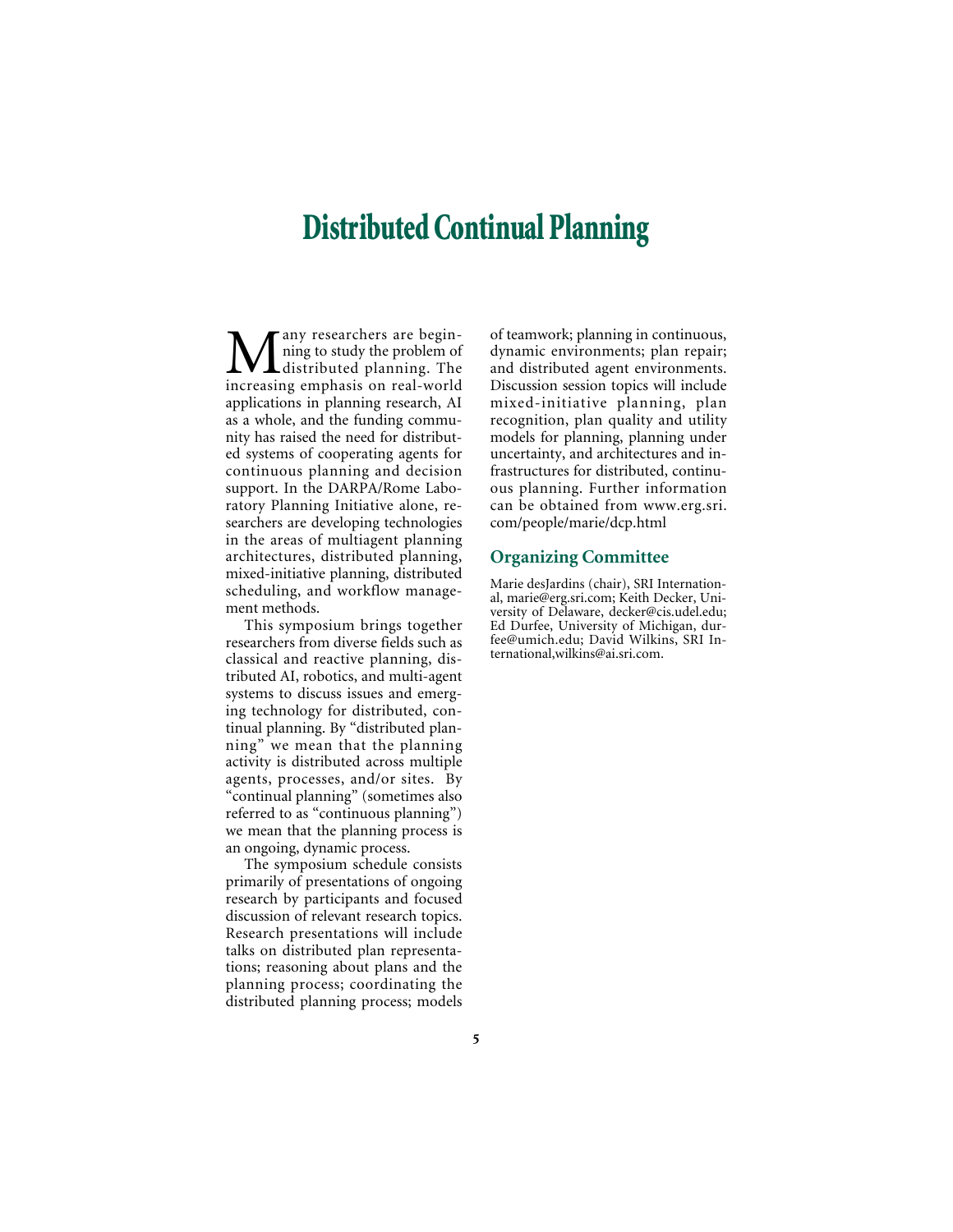# **Emotional and Intelligent: The Tangled Knot of Cognition**

Research in neurobiology has<br>provided evidence that emo-<br>provided human intelli-<br>gence at many levels, being insenaraprovided evidence that emotions pervade human intelligence at many levels, being inseparable from cognition. Perception, attention, memory, learning, decision making, social interaction or communication are some of the aspects influenced by emotions. Their role in adaptation has likewise been evidenced by these studies. In the AI community, the need to overcome the traditional view that opposes rational cognition to absurd emotion has also been acknowledged. Emotion is not regarded anymore as an undesirable consequence of our embodiment that must be neglected, but as a necessary component of intelligent behavior that offers a rich potential for the design of artificial systems, and for enhancing our interactions with them.

This symposium investigates the role of emotions in grounding intelligent behavior, both at the individual and social levels. The main focus is on artificial agents in all sorts of embodiments, and on the possibilities for cross-fertilization between research in artificial emotions and studies of emotions in animals and humans.

Symposium participants will discuss many issues, including:

- Models, architectures, and taxonomies
- Embodiment and biological aspects of emotion
- Emotion synthesis, expression, and recognition
- Emotions, adaptation, and behavior
- Emotions in cognition and learning
- Emotions in social interaction and communication
- Design and implementation issues
- Philosophical aspects
- Applications: art, autonomous and believable agents, education, entertainment, interfaces, medicine, multi-agent systems, pets and personal robots, wearable computing, etc.

#### **Organizing Committee**

Dolores Canamero (Chair), Technical University of Catalonia & IIIA, Spanish Scientific Research Council, Spain (lola@iiia.csic.es), Kerstin Dautenhahn, University of Reading, UK, kd@cyber.reading.ac.uk; Hiroaki Kitano, Sony CSL, Japan; Ramon Lopez de Mantaras, IIIA-CSIC, Spain; Chisato Numaoka, Sony CSL, France; Marvin Minsky, MIT, USA; Andrew Ortony, Northwestern University, USA; Rosalind Picard, MIT, USA; Takanori Shibata, MEL, Japan; Aaron Sloman, University of Birmingham, UK.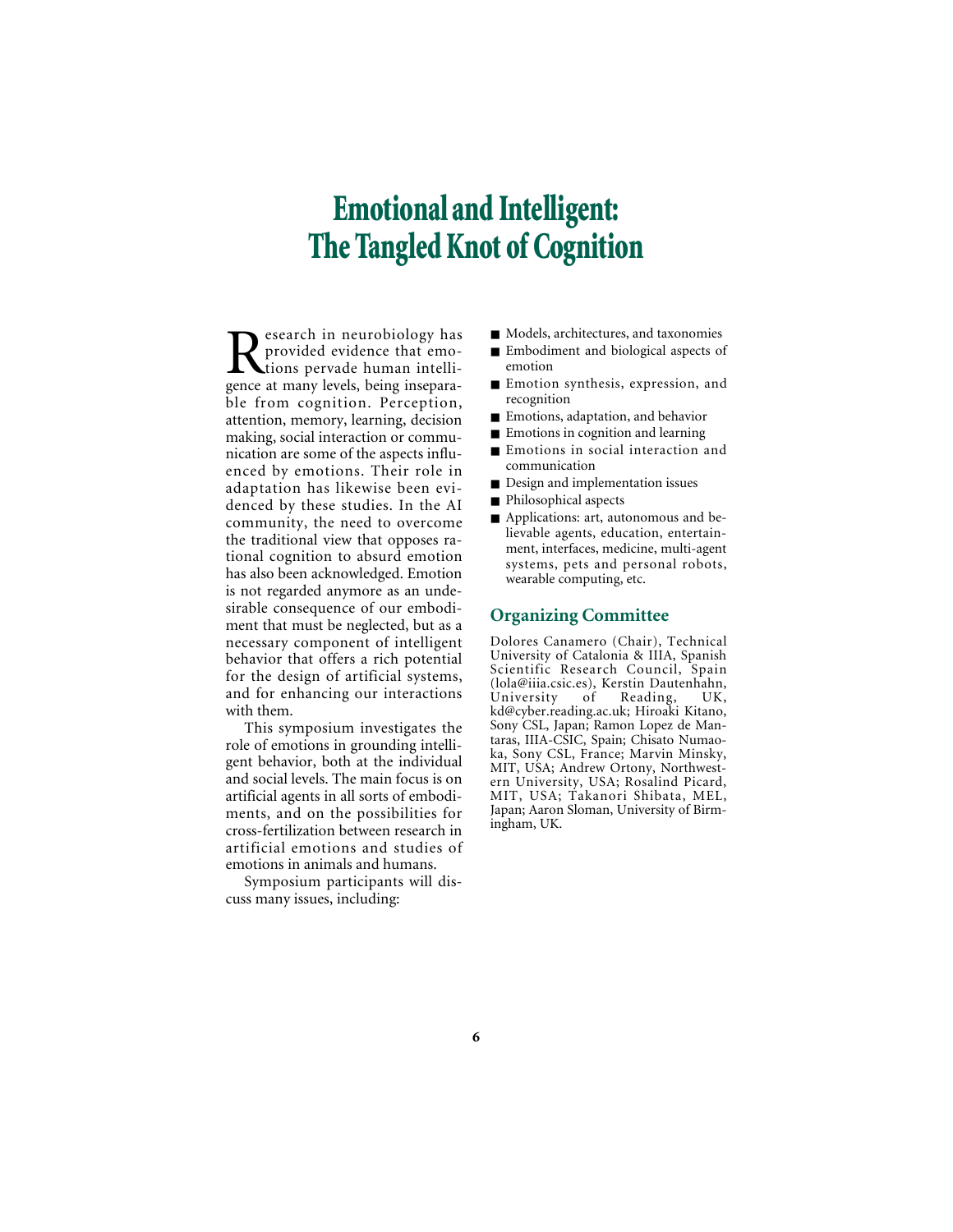# **Formalizing Reasoning with Visual and Diagrammatic Representations**

**V**isual and diagrammatic nota-<br>many areas of computer sci-<br>ence However, this notential is, as tions hold huge potential for many areas of computer science. However, this potential is, as yet, largely unrealized. Despite a revived and growing interest in visual representations in many fields, there is little underlying theory and methodology to support the use of such notations, because most existing research has been very application specific. The formalization of reasoning with visual representations is an extremely difficult task, requiring a synthesis of complex representational and computational aspects as well as cognitive aspects. It can therefore serve as a touchstone for our understanding of visual representations.

The primary aim of this symposium is to strengthen the dialogue among the diverse and now largely isolated communities involved in the theory of visual representations and to merge related streams of research from the various communities, such as diagrammatic reasoning, visual language theory, qualitative spatial reasoning, and related sub-fields of HCI, logic, and linguistics.

The symposium will present a mixture of submitted papers and invited lectures. Presentations of submitted papers will enjoy an invited comment and ample time for discussion will be allocated. Invited lectures by experienced researchers will cover key aspects of diagrammatic reasoning and visual language formalization from the different perspectives of the

various research fields involved. Additionally an interactive system demonstration session will be organized. Further information can be obtained from www.pst.informatik. uni-muenchen.de/~bmeyer/FRV-DR98/ or bernd.meyer@acm.org

Topics include the following: *Foundational Issues:* Essential characteristics of visual representations; classification of visual representations; diagram understanding and interpretation; cognitive aspects of visual processing; and spatial knowledge representation. *Formal Methods:* Diagram specification techniques; diagrammatic knowledge representation and inference; visual reasoning with diagrammatic languages; modeling interaction with diagrams; sound logical reasoning with diagrams; mathematics of diagrams. *Applications:* Specification of visual languages and environments; diagrammatic reasoning in AI; spatial information systems; design criteria for visual languages; tools for visual arguments or proofs; and tools for visual programming

#### **Organizing Committee**

Gerard Allwein (cochair), Indiana University; Kim Marriott (cochair), Monash University; Bernd Meyer (cochair), University of Munich; Michael Anderson, University of Hartford; Alan Blackwell, MRC; B. Chandrasekaran, Ohio State University; Janice Glasgow, Queen's University; Volker Haarslev, University of Hamburg; Patrick Olivier, University of Wales; Atsushi Shimojima, Advanced Institute of Science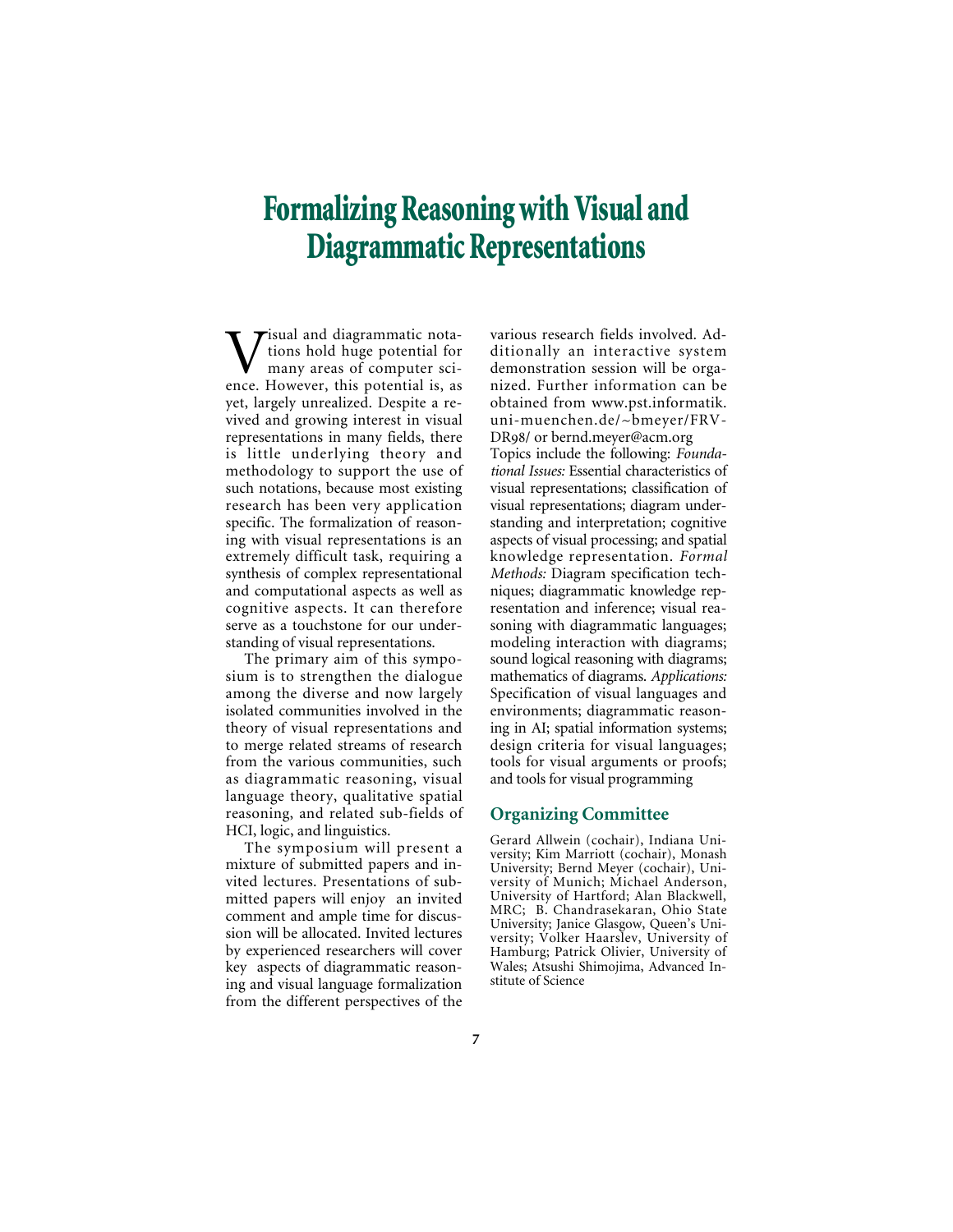### **Integrated Planning For Autonomous Agent Architectures**

**Recent advances in robot archi-**<br>**effector technology have led to**<br>robust execution systems for autectures, algorithms, sensor and robust execution systems for autonomous agents. Typically, these are layered systems that either lack planning capabilities, or are interfaced in ad hoc ways to classical planing engines. This symposium seeks to investigate answers to the question: given these robust execution systems, what existing or new planning approaches should be used with these architectures and how can they best be integrated?

Our goal is to create a dialogue between mobile robotics researchers who know the needs of autonomous agents and planning researchers who know the capabilities of planners. Our aim is to rethink the role of planning in agent architectures in such a way as to discover new planning approaches or new ways to incorporate planning into robot control architectures. To help generate appropriate discussion, we have identified several general areas and the following key questions:

*What is the role of planning?* Do robots "need" to plan? That is, do they ever require the capabilities of today's planning systems, beyond path planning? What exactly is meant by the term "planning" in the context of mobile robotics? What kinds of tasks require "planning"? Are these tasks important for the design of mobile robots? What is the role of specialized planners? What is the role of scheduling in robot control?

*Communication.* How should plans be communicated to the agent's execution system? How should the execution system communicate with the planner? How do these mechanisms effect the structure and internal representation of the planning and executing components of the architecture?

*Replanning.* Is the replanning/plan fixing paradigm appropriate for mobile robots? When? What effect does the incorporation of replanning have on the agent architecture? Does it change the communication mechanism? How can "online" plan revision be integrated into an autonomous agent such that it is timely and effective?

*Architecture.* What effect does the planner have on the structure of the executor? What effect does the executor have on the structure of the planner? What are ways that today's planning paradigms can take advantage of the properties of the execution system? Can planning be incorporated without changing the functioning of the executor? What are appropriate internal structures for mobile robot planners?

#### **Organizing Committee**

Glenn Wasson (cochair), University of Virginia (wasson@virginia.edu); Gabe Ferrer (cochair), University of Virginia (ferrer@virginia.edu); Pete Bonasso, NASA Johnson Space Center (bonasso@mickey.jsc.nasa.gov); Illah Nourbakhsh, Carnegie Mellon University (illah@cs.cmu.edu); David Miller, KIPR (dmiller@kipr.org)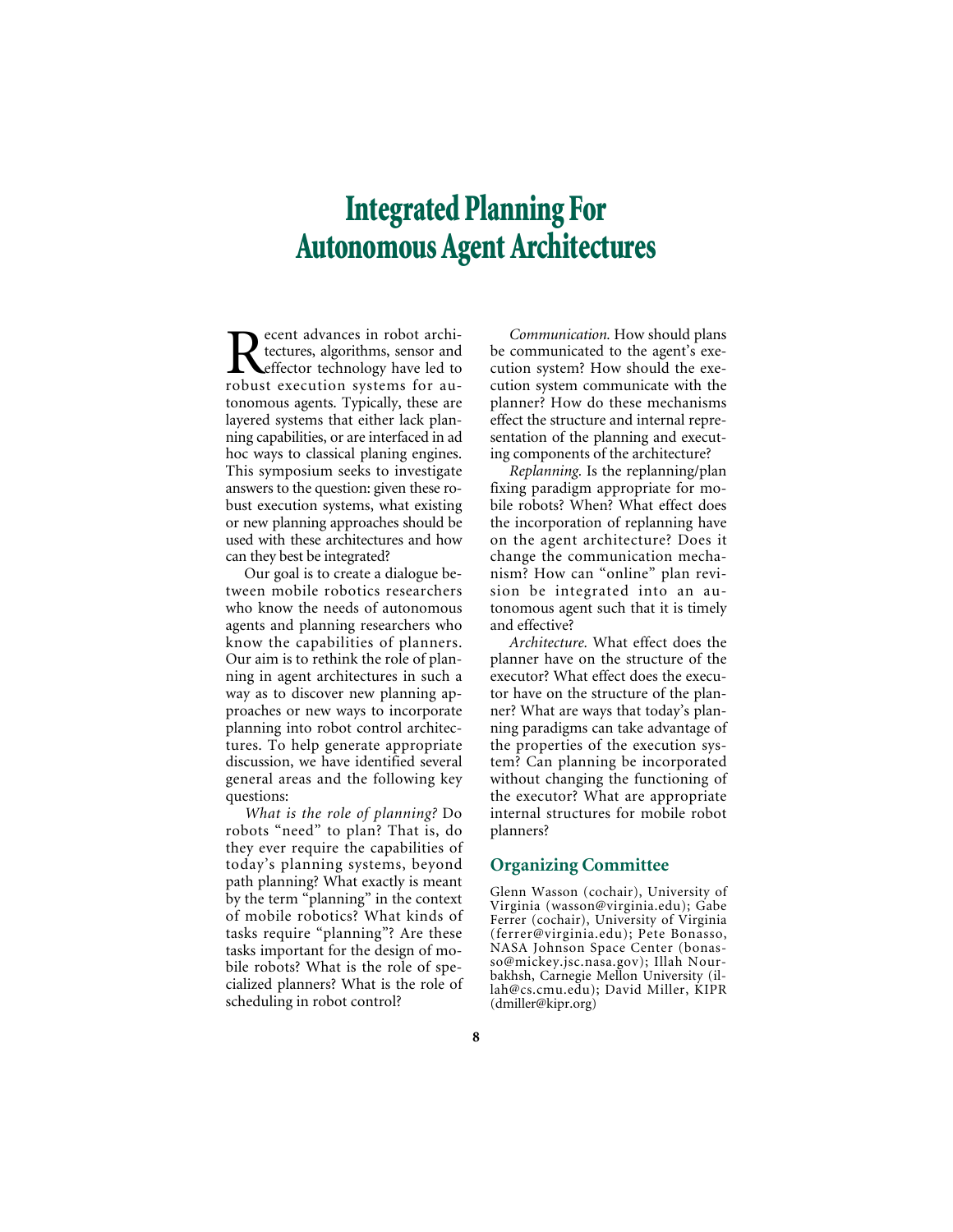## **Planning with Partially Observable Markov Decision Processes**

 $\mathbf{A}$  ny deployed planning system<br>must be designed to face the<br>fused with uncertainty Partially obmust be designed to face the **L**fact that the real world is infused with uncertainty. Partially observable Markov decision processes (POMDPs) are an elegant way of modeling uncertainty in sensing and acting, and can be used as the foundation for robust plan generation and execution. Of course, such expressiveness and mathematical elegance comes with a price; only the simplest of planning problems can be easily described and solved exactly as POMDPs.

However, the last five to ten years have seen advances in our understanding of POMDP algorithms and heuristics, improvements in the overall speed of computing, and increases in the demand for computer support for decision-making under uncertainty. Now is the perfect time to assess the POMDP approach in light of these changes, to figure out where we stand, and to plot a course for continued research and development.

This symposium brings together researchers who have worked in several key focus areas in the study of POMDPs:

- Mathematical and algorithmic foundations
- Approximations and heuristics
- Factored models
- Reinforcement learning
- Robotic applications
- Other applications
- Extensions and specializations In addition to several invited talks

to set the tone, participants will present their work in short, highly interactive presentations to allow all participants to form their own conception of the state of the art and the most promising directions for future research.

#### **Organizing Committee**

Michael Littman (cochair), Duke University, mlittman@cs.duke.edu; Tony Cassandra (cochair), MCC, cassandra@mcc. com; Steve Hanks, U. Washington, hanks@cs.washington.edu; Leslie Pack Kaelbling, Brown University, lpk@cs.brown. edu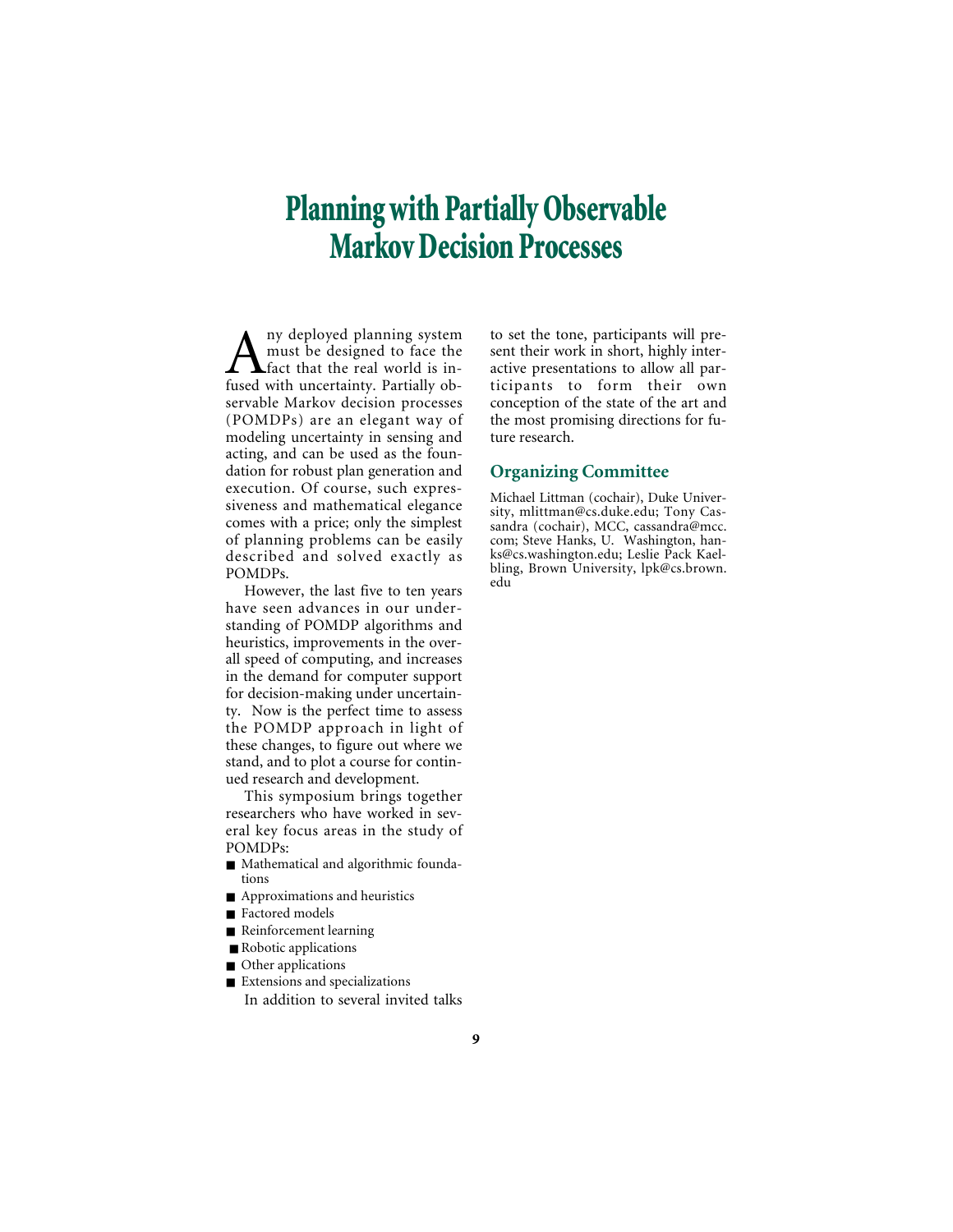### **Robots and Biology: Developing Connections**

This symposium proposes a fo-<br>cused topic for discussion by a<br>diverse group of participants.<br>The aim is to present and promote cused topic for discussion by a The aim is to present and promote work in the use of robot models to test biological hypotheses. But we wish to attract researchers currently involved in any part of that equation: building robots; doing biological modelling; taking biological inspiration for engineering; or taking robotic inspiration for biological hypotheses. Major aims would be to systematically explore when and how robots can be used in biology, when biological ideas can be applied to robotics, and what both tell us about intelligent control of behaviour.

Additional aims are to explore problems in real-world adaptive intelligence from the perspective of biological and robotic systems; foster mechanisms of communication between biology and robotics; and explore implementation and analysis methods for robot models of biological mechanisms

This symposium aims to advance work in this promising field by addressing the following issues:

- How can we go from neuroethological studies to implementable hypotheses?
- What level or levels of model-building are appropriate?
- What are the most effective evaluation methods for these kinds of models?
- What are the available hardware and software mechanisms for building biological analogs, and what kind of advances in hardware and software are needed?
- What general principles for intelligent behaviour are emerging from these studies?

Further information can be obtained from www.psychology.nottingham.ac.uk/staff/bhw/aaai.html

#### **Organizing Committee**

Randall Beer, Dept. of Computer Engineering and Science & Dept. of Biology, Case Western Reserve University (beer@alpha.ces.cwru.edu); Thomas Consi (cochair), MIT Dept. of Ocean Engineering (consi@mit.edu); Holk Cruse, Faculty for Biology, University of Bielefeld (holk@bio128.uni-bielefeld.de); Barbara Webb (cochair), AI Group, Dept. of Psychology, University of Nottingham (Barbara.Webb@nottingham.ac.uk)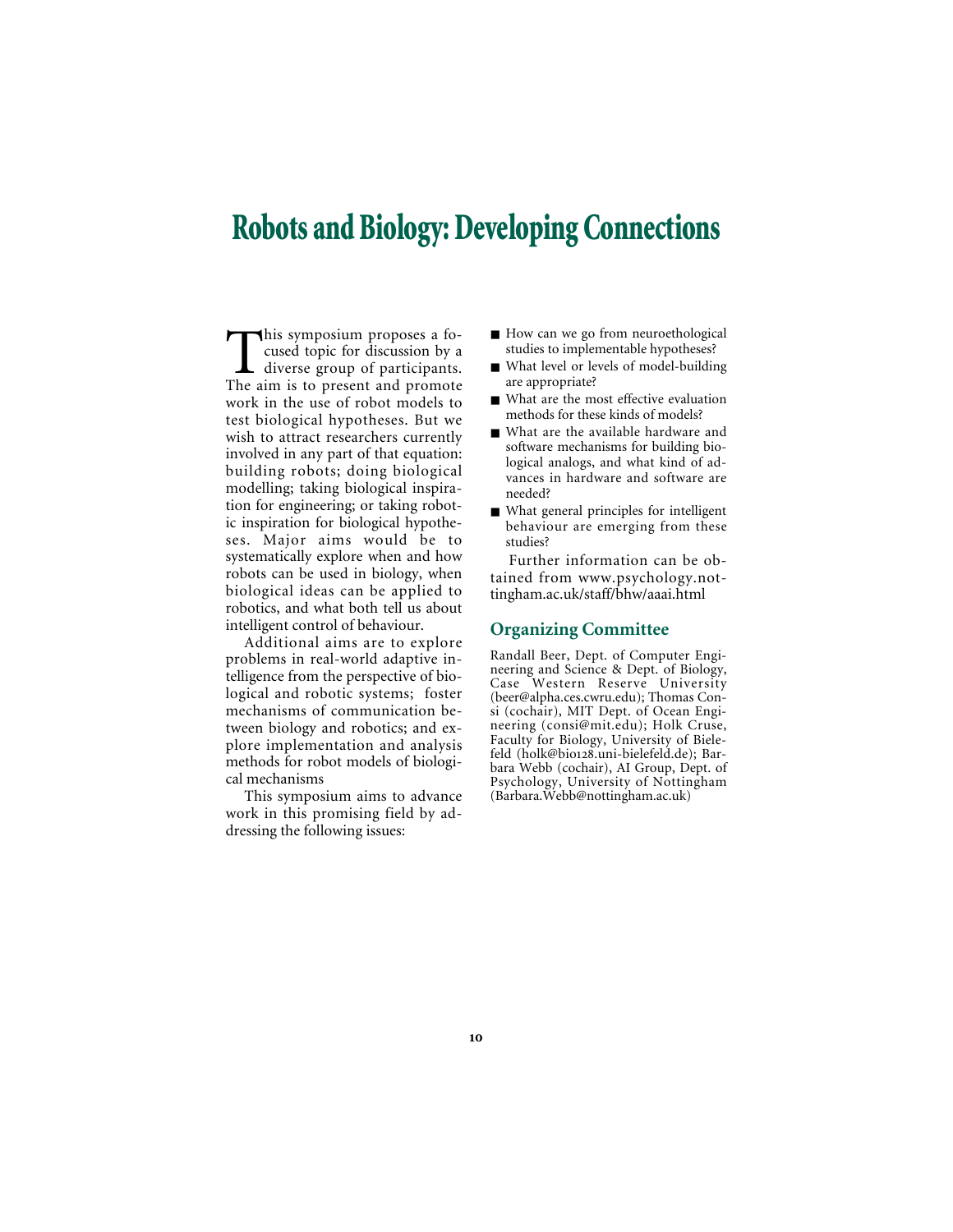### **Registration & General Information**

ALL ATTENDEES MUST PREREG-ISTER. Each symposium has a limited attendance, with priority given to invited attendees. All accepted authors, symposium participants, and other invited attendees must register by September 9, 1998. After that period, registration will be opened up to the general membership of AAAI and other interested parties. All registrations must be postmarked by September 23, 1998.

Your registration fee covers your attendance at the symposium, a copy of the working notes for your symposium, and the reception.

Checks (drawn on US bank) or international money orders should be made out to AAAI. VISA, MasterCard and American Express are also accepted. Please fill out the attached registration form and mail it with your fee to:

AAAI 1998 Fall Symposium Series

445 Burgess Drive

Menlo Park, CA

If you are paying by credit card, you may email the form to fss@aaai.org or fax it to  $(650)$  321-4457. Registration forms are also available on AAAI's web page: www.aaai.org/Symposial.

*Please note:* All refund requests must be in writing and postmarked by September 30, 1998. No refunds will be granted after this date. A \$25.00 processing fee will be levied on all refunds granted.

When you arrive at the Omni Rosen Hotel, please pick up your complete registration packet at the Registration Desk in the Convention Area at the rear of the hotel.

Registration hours will be:

#### **Thursday, October 22** 5:00 PM-7:00 PM

**Friday, October 23**

8:00 AM- 5:00 PM **Saturday, October 24** 8:00 AM - 5:00 PM

**Sunday, October 25** 8:00 AM - 12:00 PM

#### **Accommodations**

For your convenience, AAAI has reserved a block of rooms at The Omni Rosen Hotel. The rate is \$139.00 for a single or double room. Symposium attendees must contact The Omni Rosen directly. Please request the group rate for AAAI's Fall Symposium Series when reserving your room. The cut-off date for reservations is September 24, 1998. Reservations after this date will be accepted based on availability at the negotiated group rate.

Omni Rosen Hotel 9840 International Drive Orlando, Florida 32819-8122  $(407)$  248-2326  $(800) 800 - 9840$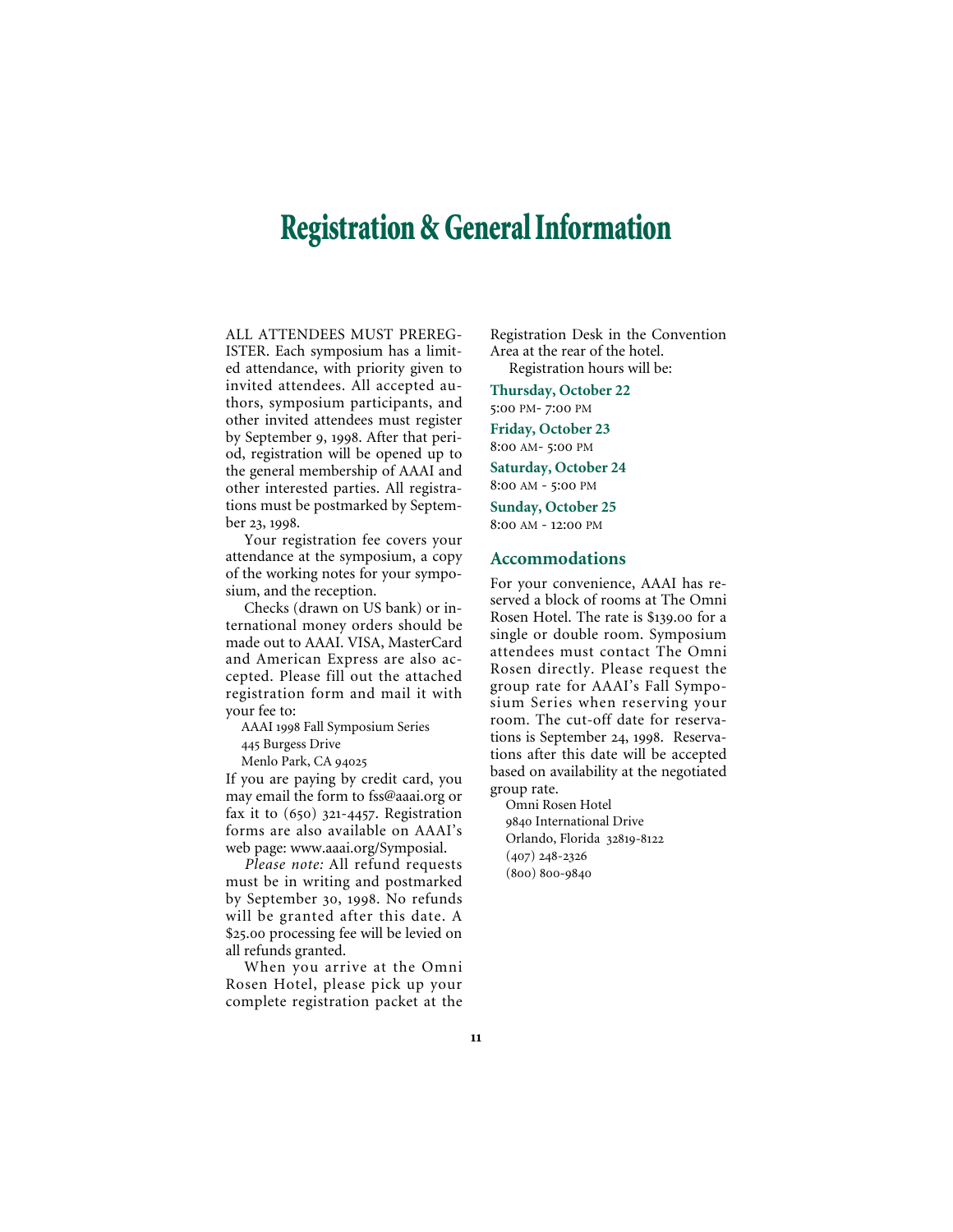### **Air Transportation and Car Rental**

Discounted fares have been negotiated for this event. Call Conventions in America (CIA) at  $1-800-929-4242$  and ask for Group #428. Save  $5\%$  -  $10\%$ off the lowest applicable fares on American Airlines and United Airlines, or the guaranteed lowest available fare on any carrier. Take an additional 5% off if you purchase at least 60 days prior to departure. Travel valid between October 20-28, 1998. All customers will also receive free flight insurance of \$100,000. Avis Rent A Car is also offering special low rates with unlimited free mileage.

Reservation hours: M-F 6:30 AM -5:00 PM PDT. Outside U.S. and Canada, call 619-453-3686 / Fax 619-453-7679. Email: scitravel@aol.com. 24-hour emergency service: 1-800-748-5520. If you call direct, refer to these codes:

American: 1-800-433-1790, Stafile # United: 1-800-521-4041, Tour Code  $#512$  OW

Avis: 1-800-331-1600, AWD #J947822

#### **Parking**

Parking is available at the Omni Rosen Hotel. The daily rate for valet parking is \$3.00, and \$7.00 overnight. Self-parking is complimentary.

#### **Arrival by Air**

Orlando International Airport is only 15 minutes away from the Omni Rosen Hotel.

#### **Ground Transportation**

This information is the best available at time of printing. Fares and routes change frequently. Please check by telephoning the appropriate numbers below for the most up-to-date information.

#### **Hotel Shuttle**

The Omni Rosen Hotel recommends Transtar Shuttle which provides regular transportation between the Omni Rosen and the Orlando Airport. The fare is \$12.00 one way. Transtar Shuttle runs every 15 minutes and no reservations are needed.

#### **Taxi**

Taxis are available at Orlando International Airport to the Omni Rosen Hotel. The approximate fare is  $$25.00.$ 

#### **Arrival by Car**

The Omni Rosen Hotel is located in the center of International Drive Resort Area, next to the Orange County Convention Center. Take the Bee-Line exit from I-4 to International Drive.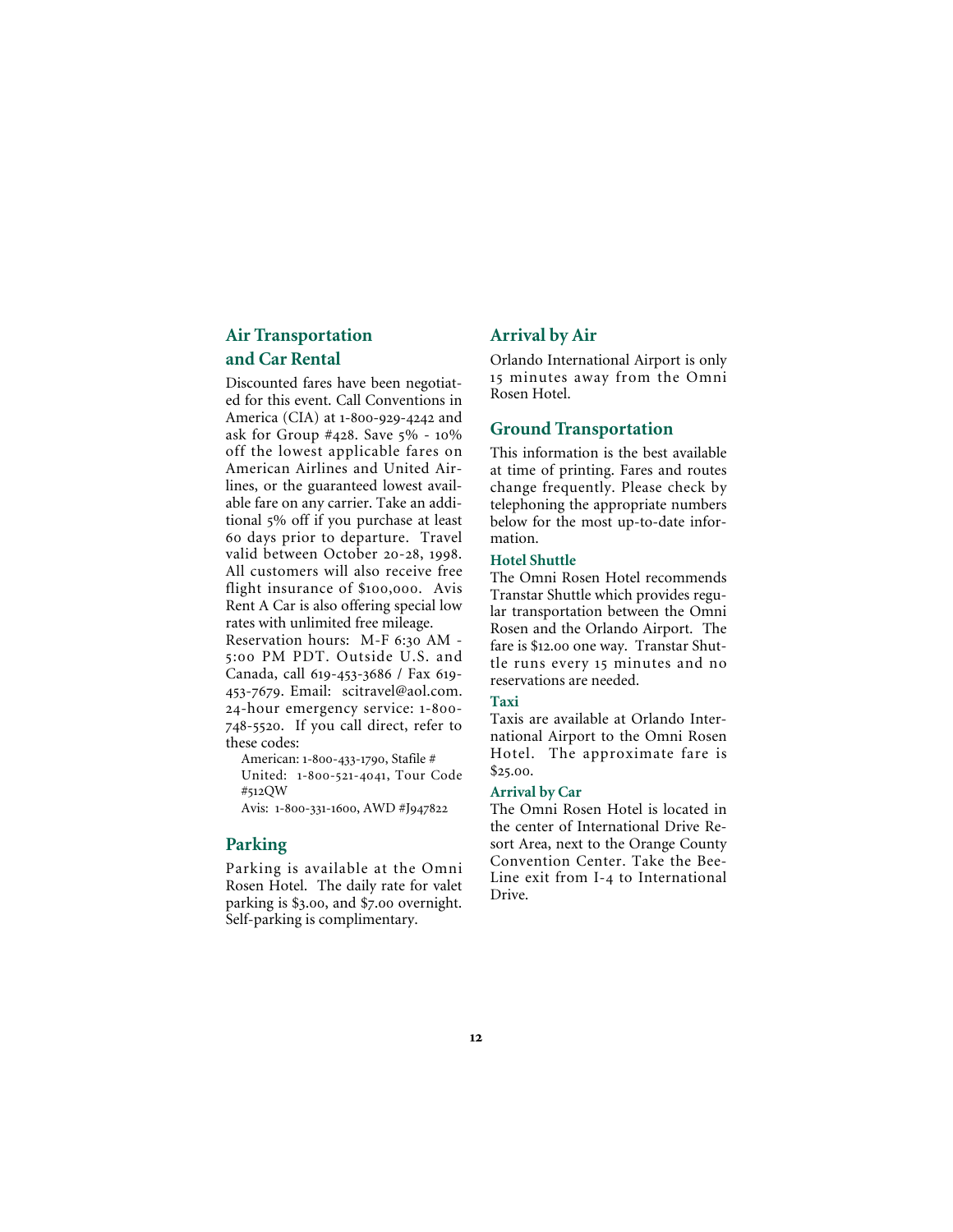#### **Disclaimer**

In offering the Omni Rosen Hotel, American Airlines, United Airlines, Avis Rent A Car (hereinafter referred to as "Supplier") and all other service providers for the AAAI Fall Symposium Series, the American Association for Artificial Intelligence acts only in the capacity of agent for the Supplier which is the provider of hotel rooms and transportation. Because the American Association for Artificial Intelligence has no control over the personnel, equipment or operations of providers of accommodations or other services included as part of the Symposium program, AAAI assumes no responsibility for and will not be liable for any personal delay, inconveniences or other damage suffered by symposium participants which may arise by reason of  $(i)$  any wrongful or negligent acts or omissions on the part of any Supplier or its employees,  $(2)$  any defect in or failure of any vehicle, equipment or instrumentality owned, operated or otherwise used by any Supplier, or (3) any wrongful or negligent acts or omissions on the part of any other party not under the control, direct or otherwise, of AAAI.